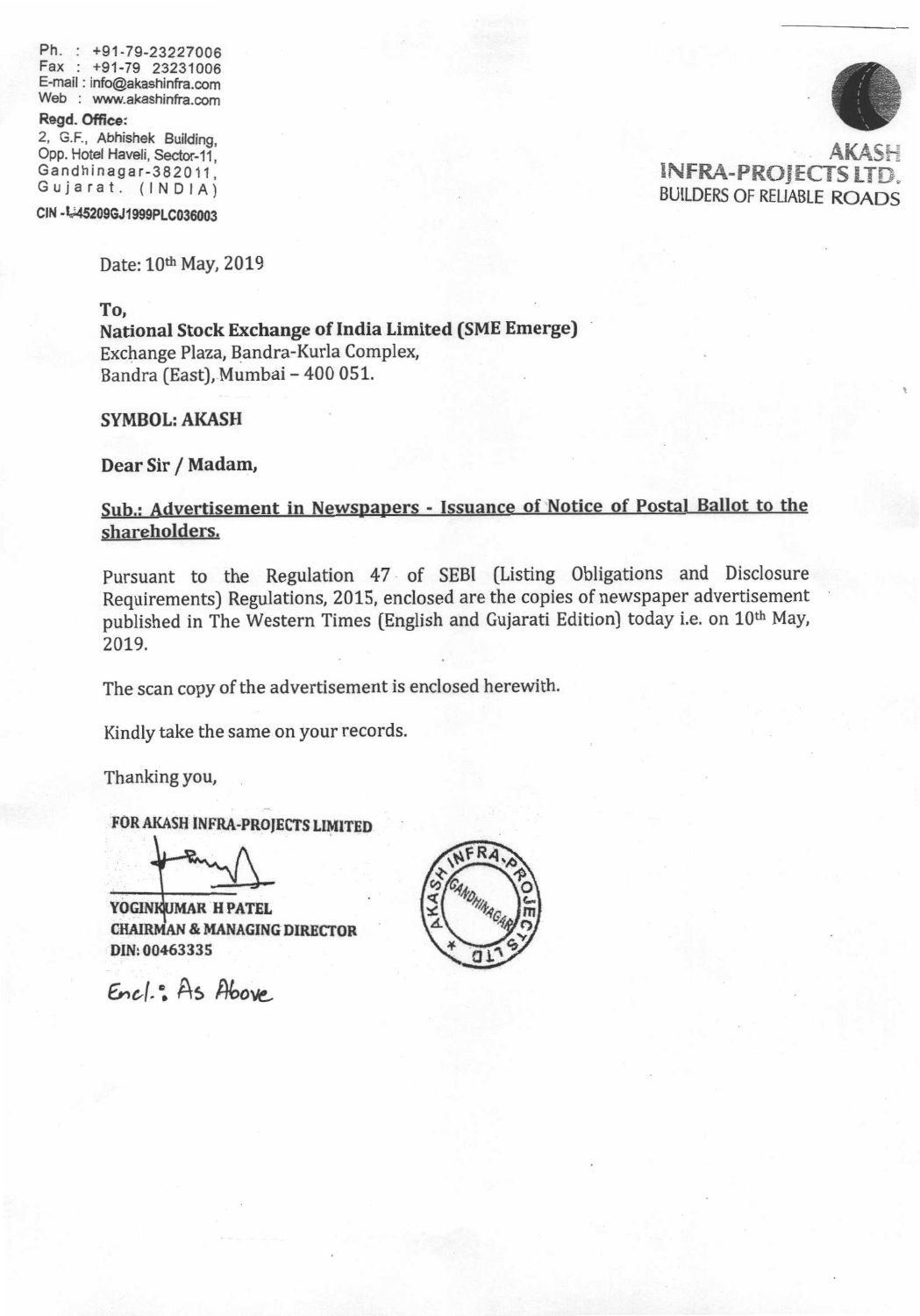| MINI Joh<br><b>AKASH INFRA-PROJECTS LIMITED</b><br>CIN: L45209GJ1999PLC036003<br>Registered Office: 2 Ground Floor, Abhishek Complex, Opp. Hotel<br><b>CHAN</b><br>lle<br>Haveli, Sector-11, Gandhinagar -382011 Contact No.: 079-23227006<br>I have chi<br>E-mail:-info@akashinfra.com Website:- www.akashinfra.com<br>from H<br>DIPAKKL<br>POSTAL BALLOT NOTICE<br><b>HIRPAR</b><br>m<br>Notice is hereby given that pursuant to Section 110 and other applicable pro-<br>Add.<br>visions of the Companies Act, 2013, read with Rule 22 of Companies (Man-<br><b>Manira</b><br>agement and Administration) Rules, 2014 and as per the provisions of Securities<br>nption<br>Kantam<br>and Exchange Board of India (Listing Obligations and Disclosure Requirements)<br>ep de-<br>Ahme<br>Regulations, 2015 (as amended from time to time), the Company has on 9 <sup>th</sup> May.<br>rowth<br>2019 campleted the dispatch of Postal Ballot Notice along with Postal Ballot<br>owth,"<br>Form and a self-addressed business reply envelope to all the shareholders.<br>eader<br>whose names appears on the Register of Members / list of beneficial owners<br>litical<br><b>CHAN</b><br>as on Friday, 3 <sup>rd</sup> May, 2019 (being the cut-off date) as received from Depositories<br>red in<br>/ ATA, far seeking their approval by way of Postal Ballot and E voting for Mi-<br>I have cha<br>mally<br>gration of the Company's Shares from SME Board of NSE Limited (NSE SME<br>from<br><b>Board to Main Board of NSE Limited.</b><br><b>MALA</b><br>with<br><b>KUMBH</b><br>In compliance with the provisions of Section 108 of the Companies Act, 2013,<br>$epo-$<br>read with the Companies (Management and Administration) Rules, 2014 and<br><b>SHANT</b><br>/irtu-<br>provisions of Securities and Exchange Board of India (Listing Obligations and<br>lated<br>Disclosure Requirements) Regulations, 2015, the Company is providing E-voting<br>Add.: Um<br>facility to the members to cast their vote by electronic means on resolution<br>Ta. Kac<br><b>I saw</b><br>set forth in the Postal Ballot Notice. The Company has engaged the services<br>Gujar<br>ning<br>of Central Depository Services Limited ("CDSL") for the purpose of providing<br>$s$ en-<br>E-voting facility to all its members. Members are requested to note that the<br>as to<br>voting, both through postal ballot and through electronic mode shall commence<br>f the<br><b>CHAN</b><br>from Friday, 10 <sup>th</sup> May, 2019 at 9.00 A.M. and shall end on Saturday, 8 <sup>th</sup> June,<br>hose<br>2019 at 5.00 P.M.<br>I have cha<br>cap-<br>from C<br>The Company has appointed Mr. Umesh G. Parikh, (FCS: 4152 C.P. No.: 2413)<br>titu-<br><b>KANJIBI</b><br>partner of Parikh Dave & Associates, Practicing Company Secretaries,<br>-WOr<br>Nam<br>Ahmedabad as the Scrutinizer for conducting the postal ballot voting and E-<br><b>KOKILA</b><br>ister<br>voting process in a fair and transparent manner. Members are requested to<br>Add: 7<br>'s to<br>note that duly completed and signed Postal Ballot Forms should reach the<br>Drive-in<br>Scrutinizer not later than 5:00 P.M. on Saturday, 8" June, 2019. Any response<br>from<br>received after this date will be treated as if the response has not been received.<br>tely,<br>Members shall opt for only one mode of voting i.e. either by physical Postal<br>state<br>Ballot or e-voting. In case a member has voted through e-voting as well as postal<br>ballot form, the vote cast through E voting shall be treated as valid.<br>CHAI<br>Members who are registered with CDSL for remote e-voting, can use their<br>I have chi<br>existing user ID and password for casting votes. Any shareholder who does<br>from HIR<br>not receive the postal ballot form may either send an e-mail to<br><b>NAGJIB</b><br>cs@akashintra.com or may apply to the Registrar and Share transfer agent<br><b>HIRPAF</b><br>of the Company and obtain a duplicate postal ballot form. The Postal Ballot<br>Notice and Postal Ballot Form can also be downloaded from the Company's<br>Add.:<br>website www.akashinfra.com.<br>Manirati<br>The result of the Postal Ballot will be announced on or before Monday 10"<br>Kantam<br>June, 2019 (5.00 P.M.) (i.e. within 48 hours of the last date specified for receipt<br>Ahmet<br>of the postal ballot form) at the registered office of the company and the same<br>shall be communicated to the NSE Ltd. and displayed along with the Scrutinizer's<br>Report on the Company's website www.akashinfra.com.<br><b>CHAN</b><br>For any grievances! queries connected with the voting by postal ballot and<br>I have cha<br>E-voting, shareholders may contact Mr. Yoginkumar Patel, Managing Director<br>from SHAI<br>and Mrs. Upasna Patel, Company Secretary and Compliance Officer at E-mail:<br><b>PATEL to</b><br>cs@akashinfra.com or at 2 Ground Floor, Abhishek Complex, Opp. Hotel Haveli,<br><b>PRAS</b><br>Sector-11, Gandhinagar -382011, Ph. No. 079 - 23227006.<br>Add.:<br>For Akash Infra-Projects Limited<br><b>Place: Gandhinagar</b><br><b>Bungolc</b><br>Sdl-<br>Dated: 9 <sup>th</sup> May, 2019<br>Exotica,<br>Yoginkumar Patel<br><b>Managing Director</b> | diy als-<br>of mis-<br>nds," it | <b>ITIMITI PETIOTINING</b><br>able for booking at an ex-<br>els that are named after<br>showroom price of INR<br>the legendary John Coo- | in the test<br>trolled cor<br>ment, fuel |
|-------------------------------------------------------------------------------------------------------------------------------------------------------------------------------------------------------------------------------------------------------------------------------------------------------------------------------------------------------------------------------------------------------------------------------------------------------------------------------------------------------------------------------------------------------------------------------------------------------------------------------------------------------------------------------------------------------------------------------------------------------------------------------------------------------------------------------------------------------------------------------------------------------------------------------------------------------------------------------------------------------------------------------------------------------------------------------------------------------------------------------------------------------------------------------------------------------------------------------------------------------------------------------------------------------------------------------------------------------------------------------------------------------------------------------------------------------------------------------------------------------------------------------------------------------------------------------------------------------------------------------------------------------------------------------------------------------------------------------------------------------------------------------------------------------------------------------------------------------------------------------------------------------------------------------------------------------------------------------------------------------------------------------------------------------------------------------------------------------------------------------------------------------------------------------------------------------------------------------------------------------------------------------------------------------------------------------------------------------------------------------------------------------------------------------------------------------------------------------------------------------------------------------------------------------------------------------------------------------------------------------------------------------------------------------------------------------------------------------------------------------------------------------------------------------------------------------------------------------------------------------------------------------------------------------------------------------------------------------------------------------------------------------------------------------------------------------------------------------------------------------------------------------------------------------------------------------------------------------------------------------------------------------------------------------------------------------------------------------------------------------------------------------------------------------------------------------------------------------------------------------------------------------------------------------------------------------------------------------------------------------------------------------------------------------------------------------------------------------------------------------------------------------------------------------------------------------------------------------------------------------------------------------------------------------------------------------------------------------------------------------------------------------------------------------------------------------------------------------------------------------------------------------------------------------------------------------------------------------------------------------------------------------------------------------------------------------------------------------------------------------------------------------------------------------------------------------------------------------------------------------------------------------------------------------------------------------------------------------------------------------------------------------------------------------------------------------------------------------------------------------------------------------------------------------------------------------------------------------------------------------------------------------------------------------------------------------------------------------------------------------------------------------------------------------------------------------------------------------------------------------------------------------------------------------------------------------------------------------------------------------------------------------------------|---------------------------------|------------------------------------------------------------------------------------------------------------------------------------------|------------------------------------------|
|                                                                                                                                                                                                                                                                                                                                                                                                                                                                                                                                                                                                                                                                                                                                                                                                                                                                                                                                                                                                                                                                                                                                                                                                                                                                                                                                                                                                                                                                                                                                                                                                                                                                                                                                                                                                                                                                                                                                                                                                                                                                                                                                                                                                                                                                                                                                                                                                                                                                                                                                                                                                                                                                                                                                                                                                                                                                                                                                                                                                                                                                                                                                                                                                                                                                                                                                                                                                                                                                                                                                                                                                                                                                                                                                                                                                                                                                                                                                                                                                                                                                                                                                                                                                                                                                                                                                                                                                                                                                                                                                                                                                                                                                                                                                                                                                                                                                                                                                                                                                                                                                                                                                                                                                                                                                                           |                                 |                                                                                                                                          | MotorVeh                                 |
|                                                                                                                                                                                                                                                                                                                                                                                                                                                                                                                                                                                                                                                                                                                                                                                                                                                                                                                                                                                                                                                                                                                                                                                                                                                                                                                                                                                                                                                                                                                                                                                                                                                                                                                                                                                                                                                                                                                                                                                                                                                                                                                                                                                                                                                                                                                                                                                                                                                                                                                                                                                                                                                                                                                                                                                                                                                                                                                                                                                                                                                                                                                                                                                                                                                                                                                                                                                                                                                                                                                                                                                                                                                                                                                                                                                                                                                                                                                                                                                                                                                                                                                                                                                                                                                                                                                                                                                                                                                                                                                                                                                                                                                                                                                                                                                                                                                                                                                                                                                                                                                                                                                                                                                                                                                                                           |                                 |                                                                                                                                          |                                          |
|                                                                                                                                                                                                                                                                                                                                                                                                                                                                                                                                                                                                                                                                                                                                                                                                                                                                                                                                                                                                                                                                                                                                                                                                                                                                                                                                                                                                                                                                                                                                                                                                                                                                                                                                                                                                                                                                                                                                                                                                                                                                                                                                                                                                                                                                                                                                                                                                                                                                                                                                                                                                                                                                                                                                                                                                                                                                                                                                                                                                                                                                                                                                                                                                                                                                                                                                                                                                                                                                                                                                                                                                                                                                                                                                                                                                                                                                                                                                                                                                                                                                                                                                                                                                                                                                                                                                                                                                                                                                                                                                                                                                                                                                                                                                                                                                                                                                                                                                                                                                                                                                                                                                                                                                                                                                                           |                                 |                                                                                                                                          |                                          |
|                                                                                                                                                                                                                                                                                                                                                                                                                                                                                                                                                                                                                                                                                                                                                                                                                                                                                                                                                                                                                                                                                                                                                                                                                                                                                                                                                                                                                                                                                                                                                                                                                                                                                                                                                                                                                                                                                                                                                                                                                                                                                                                                                                                                                                                                                                                                                                                                                                                                                                                                                                                                                                                                                                                                                                                                                                                                                                                                                                                                                                                                                                                                                                                                                                                                                                                                                                                                                                                                                                                                                                                                                                                                                                                                                                                                                                                                                                                                                                                                                                                                                                                                                                                                                                                                                                                                                                                                                                                                                                                                                                                                                                                                                                                                                                                                                                                                                                                                                                                                                                                                                                                                                                                                                                                                                           |                                 |                                                                                                                                          |                                          |
|                                                                                                                                                                                                                                                                                                                                                                                                                                                                                                                                                                                                                                                                                                                                                                                                                                                                                                                                                                                                                                                                                                                                                                                                                                                                                                                                                                                                                                                                                                                                                                                                                                                                                                                                                                                                                                                                                                                                                                                                                                                                                                                                                                                                                                                                                                                                                                                                                                                                                                                                                                                                                                                                                                                                                                                                                                                                                                                                                                                                                                                                                                                                                                                                                                                                                                                                                                                                                                                                                                                                                                                                                                                                                                                                                                                                                                                                                                                                                                                                                                                                                                                                                                                                                                                                                                                                                                                                                                                                                                                                                                                                                                                                                                                                                                                                                                                                                                                                                                                                                                                                                                                                                                                                                                                                                           |                                 |                                                                                                                                          |                                          |
|                                                                                                                                                                                                                                                                                                                                                                                                                                                                                                                                                                                                                                                                                                                                                                                                                                                                                                                                                                                                                                                                                                                                                                                                                                                                                                                                                                                                                                                                                                                                                                                                                                                                                                                                                                                                                                                                                                                                                                                                                                                                                                                                                                                                                                                                                                                                                                                                                                                                                                                                                                                                                                                                                                                                                                                                                                                                                                                                                                                                                                                                                                                                                                                                                                                                                                                                                                                                                                                                                                                                                                                                                                                                                                                                                                                                                                                                                                                                                                                                                                                                                                                                                                                                                                                                                                                                                                                                                                                                                                                                                                                                                                                                                                                                                                                                                                                                                                                                                                                                                                                                                                                                                                                                                                                                                           |                                 |                                                                                                                                          |                                          |
|                                                                                                                                                                                                                                                                                                                                                                                                                                                                                                                                                                                                                                                                                                                                                                                                                                                                                                                                                                                                                                                                                                                                                                                                                                                                                                                                                                                                                                                                                                                                                                                                                                                                                                                                                                                                                                                                                                                                                                                                                                                                                                                                                                                                                                                                                                                                                                                                                                                                                                                                                                                                                                                                                                                                                                                                                                                                                                                                                                                                                                                                                                                                                                                                                                                                                                                                                                                                                                                                                                                                                                                                                                                                                                                                                                                                                                                                                                                                                                                                                                                                                                                                                                                                                                                                                                                                                                                                                                                                                                                                                                                                                                                                                                                                                                                                                                                                                                                                                                                                                                                                                                                                                                                                                                                                                           |                                 |                                                                                                                                          |                                          |
|                                                                                                                                                                                                                                                                                                                                                                                                                                                                                                                                                                                                                                                                                                                                                                                                                                                                                                                                                                                                                                                                                                                                                                                                                                                                                                                                                                                                                                                                                                                                                                                                                                                                                                                                                                                                                                                                                                                                                                                                                                                                                                                                                                                                                                                                                                                                                                                                                                                                                                                                                                                                                                                                                                                                                                                                                                                                                                                                                                                                                                                                                                                                                                                                                                                                                                                                                                                                                                                                                                                                                                                                                                                                                                                                                                                                                                                                                                                                                                                                                                                                                                                                                                                                                                                                                                                                                                                                                                                                                                                                                                                                                                                                                                                                                                                                                                                                                                                                                                                                                                                                                                                                                                                                                                                                                           |                                 |                                                                                                                                          |                                          |
|                                                                                                                                                                                                                                                                                                                                                                                                                                                                                                                                                                                                                                                                                                                                                                                                                                                                                                                                                                                                                                                                                                                                                                                                                                                                                                                                                                                                                                                                                                                                                                                                                                                                                                                                                                                                                                                                                                                                                                                                                                                                                                                                                                                                                                                                                                                                                                                                                                                                                                                                                                                                                                                                                                                                                                                                                                                                                                                                                                                                                                                                                                                                                                                                                                                                                                                                                                                                                                                                                                                                                                                                                                                                                                                                                                                                                                                                                                                                                                                                                                                                                                                                                                                                                                                                                                                                                                                                                                                                                                                                                                                                                                                                                                                                                                                                                                                                                                                                                                                                                                                                                                                                                                                                                                                                                           |                                 |                                                                                                                                          |                                          |
|                                                                                                                                                                                                                                                                                                                                                                                                                                                                                                                                                                                                                                                                                                                                                                                                                                                                                                                                                                                                                                                                                                                                                                                                                                                                                                                                                                                                                                                                                                                                                                                                                                                                                                                                                                                                                                                                                                                                                                                                                                                                                                                                                                                                                                                                                                                                                                                                                                                                                                                                                                                                                                                                                                                                                                                                                                                                                                                                                                                                                                                                                                                                                                                                                                                                                                                                                                                                                                                                                                                                                                                                                                                                                                                                                                                                                                                                                                                                                                                                                                                                                                                                                                                                                                                                                                                                                                                                                                                                                                                                                                                                                                                                                                                                                                                                                                                                                                                                                                                                                                                                                                                                                                                                                                                                                           |                                 |                                                                                                                                          |                                          |
|                                                                                                                                                                                                                                                                                                                                                                                                                                                                                                                                                                                                                                                                                                                                                                                                                                                                                                                                                                                                                                                                                                                                                                                                                                                                                                                                                                                                                                                                                                                                                                                                                                                                                                                                                                                                                                                                                                                                                                                                                                                                                                                                                                                                                                                                                                                                                                                                                                                                                                                                                                                                                                                                                                                                                                                                                                                                                                                                                                                                                                                                                                                                                                                                                                                                                                                                                                                                                                                                                                                                                                                                                                                                                                                                                                                                                                                                                                                                                                                                                                                                                                                                                                                                                                                                                                                                                                                                                                                                                                                                                                                                                                                                                                                                                                                                                                                                                                                                                                                                                                                                                                                                                                                                                                                                                           |                                 |                                                                                                                                          |                                          |
|                                                                                                                                                                                                                                                                                                                                                                                                                                                                                                                                                                                                                                                                                                                                                                                                                                                                                                                                                                                                                                                                                                                                                                                                                                                                                                                                                                                                                                                                                                                                                                                                                                                                                                                                                                                                                                                                                                                                                                                                                                                                                                                                                                                                                                                                                                                                                                                                                                                                                                                                                                                                                                                                                                                                                                                                                                                                                                                                                                                                                                                                                                                                                                                                                                                                                                                                                                                                                                                                                                                                                                                                                                                                                                                                                                                                                                                                                                                                                                                                                                                                                                                                                                                                                                                                                                                                                                                                                                                                                                                                                                                                                                                                                                                                                                                                                                                                                                                                                                                                                                                                                                                                                                                                                                                                                           |                                 |                                                                                                                                          |                                          |
|                                                                                                                                                                                                                                                                                                                                                                                                                                                                                                                                                                                                                                                                                                                                                                                                                                                                                                                                                                                                                                                                                                                                                                                                                                                                                                                                                                                                                                                                                                                                                                                                                                                                                                                                                                                                                                                                                                                                                                                                                                                                                                                                                                                                                                                                                                                                                                                                                                                                                                                                                                                                                                                                                                                                                                                                                                                                                                                                                                                                                                                                                                                                                                                                                                                                                                                                                                                                                                                                                                                                                                                                                                                                                                                                                                                                                                                                                                                                                                                                                                                                                                                                                                                                                                                                                                                                                                                                                                                                                                                                                                                                                                                                                                                                                                                                                                                                                                                                                                                                                                                                                                                                                                                                                                                                                           |                                 |                                                                                                                                          |                                          |
|                                                                                                                                                                                                                                                                                                                                                                                                                                                                                                                                                                                                                                                                                                                                                                                                                                                                                                                                                                                                                                                                                                                                                                                                                                                                                                                                                                                                                                                                                                                                                                                                                                                                                                                                                                                                                                                                                                                                                                                                                                                                                                                                                                                                                                                                                                                                                                                                                                                                                                                                                                                                                                                                                                                                                                                                                                                                                                                                                                                                                                                                                                                                                                                                                                                                                                                                                                                                                                                                                                                                                                                                                                                                                                                                                                                                                                                                                                                                                                                                                                                                                                                                                                                                                                                                                                                                                                                                                                                                                                                                                                                                                                                                                                                                                                                                                                                                                                                                                                                                                                                                                                                                                                                                                                                                                           |                                 |                                                                                                                                          |                                          |
|                                                                                                                                                                                                                                                                                                                                                                                                                                                                                                                                                                                                                                                                                                                                                                                                                                                                                                                                                                                                                                                                                                                                                                                                                                                                                                                                                                                                                                                                                                                                                                                                                                                                                                                                                                                                                                                                                                                                                                                                                                                                                                                                                                                                                                                                                                                                                                                                                                                                                                                                                                                                                                                                                                                                                                                                                                                                                                                                                                                                                                                                                                                                                                                                                                                                                                                                                                                                                                                                                                                                                                                                                                                                                                                                                                                                                                                                                                                                                                                                                                                                                                                                                                                                                                                                                                                                                                                                                                                                                                                                                                                                                                                                                                                                                                                                                                                                                                                                                                                                                                                                                                                                                                                                                                                                                           |                                 |                                                                                                                                          |                                          |
|                                                                                                                                                                                                                                                                                                                                                                                                                                                                                                                                                                                                                                                                                                                                                                                                                                                                                                                                                                                                                                                                                                                                                                                                                                                                                                                                                                                                                                                                                                                                                                                                                                                                                                                                                                                                                                                                                                                                                                                                                                                                                                                                                                                                                                                                                                                                                                                                                                                                                                                                                                                                                                                                                                                                                                                                                                                                                                                                                                                                                                                                                                                                                                                                                                                                                                                                                                                                                                                                                                                                                                                                                                                                                                                                                                                                                                                                                                                                                                                                                                                                                                                                                                                                                                                                                                                                                                                                                                                                                                                                                                                                                                                                                                                                                                                                                                                                                                                                                                                                                                                                                                                                                                                                                                                                                           |                                 |                                                                                                                                          |                                          |
|                                                                                                                                                                                                                                                                                                                                                                                                                                                                                                                                                                                                                                                                                                                                                                                                                                                                                                                                                                                                                                                                                                                                                                                                                                                                                                                                                                                                                                                                                                                                                                                                                                                                                                                                                                                                                                                                                                                                                                                                                                                                                                                                                                                                                                                                                                                                                                                                                                                                                                                                                                                                                                                                                                                                                                                                                                                                                                                                                                                                                                                                                                                                                                                                                                                                                                                                                                                                                                                                                                                                                                                                                                                                                                                                                                                                                                                                                                                                                                                                                                                                                                                                                                                                                                                                                                                                                                                                                                                                                                                                                                                                                                                                                                                                                                                                                                                                                                                                                                                                                                                                                                                                                                                                                                                                                           |                                 |                                                                                                                                          |                                          |
|                                                                                                                                                                                                                                                                                                                                                                                                                                                                                                                                                                                                                                                                                                                                                                                                                                                                                                                                                                                                                                                                                                                                                                                                                                                                                                                                                                                                                                                                                                                                                                                                                                                                                                                                                                                                                                                                                                                                                                                                                                                                                                                                                                                                                                                                                                                                                                                                                                                                                                                                                                                                                                                                                                                                                                                                                                                                                                                                                                                                                                                                                                                                                                                                                                                                                                                                                                                                                                                                                                                                                                                                                                                                                                                                                                                                                                                                                                                                                                                                                                                                                                                                                                                                                                                                                                                                                                                                                                                                                                                                                                                                                                                                                                                                                                                                                                                                                                                                                                                                                                                                                                                                                                                                                                                                                           |                                 |                                                                                                                                          |                                          |
|                                                                                                                                                                                                                                                                                                                                                                                                                                                                                                                                                                                                                                                                                                                                                                                                                                                                                                                                                                                                                                                                                                                                                                                                                                                                                                                                                                                                                                                                                                                                                                                                                                                                                                                                                                                                                                                                                                                                                                                                                                                                                                                                                                                                                                                                                                                                                                                                                                                                                                                                                                                                                                                                                                                                                                                                                                                                                                                                                                                                                                                                                                                                                                                                                                                                                                                                                                                                                                                                                                                                                                                                                                                                                                                                                                                                                                                                                                                                                                                                                                                                                                                                                                                                                                                                                                                                                                                                                                                                                                                                                                                                                                                                                                                                                                                                                                                                                                                                                                                                                                                                                                                                                                                                                                                                                           |                                 |                                                                                                                                          |                                          |
|                                                                                                                                                                                                                                                                                                                                                                                                                                                                                                                                                                                                                                                                                                                                                                                                                                                                                                                                                                                                                                                                                                                                                                                                                                                                                                                                                                                                                                                                                                                                                                                                                                                                                                                                                                                                                                                                                                                                                                                                                                                                                                                                                                                                                                                                                                                                                                                                                                                                                                                                                                                                                                                                                                                                                                                                                                                                                                                                                                                                                                                                                                                                                                                                                                                                                                                                                                                                                                                                                                                                                                                                                                                                                                                                                                                                                                                                                                                                                                                                                                                                                                                                                                                                                                                                                                                                                                                                                                                                                                                                                                                                                                                                                                                                                                                                                                                                                                                                                                                                                                                                                                                                                                                                                                                                                           |                                 |                                                                                                                                          |                                          |
|                                                                                                                                                                                                                                                                                                                                                                                                                                                                                                                                                                                                                                                                                                                                                                                                                                                                                                                                                                                                                                                                                                                                                                                                                                                                                                                                                                                                                                                                                                                                                                                                                                                                                                                                                                                                                                                                                                                                                                                                                                                                                                                                                                                                                                                                                                                                                                                                                                                                                                                                                                                                                                                                                                                                                                                                                                                                                                                                                                                                                                                                                                                                                                                                                                                                                                                                                                                                                                                                                                                                                                                                                                                                                                                                                                                                                                                                                                                                                                                                                                                                                                                                                                                                                                                                                                                                                                                                                                                                                                                                                                                                                                                                                                                                                                                                                                                                                                                                                                                                                                                                                                                                                                                                                                                                                           |                                 |                                                                                                                                          |                                          |
|                                                                                                                                                                                                                                                                                                                                                                                                                                                                                                                                                                                                                                                                                                                                                                                                                                                                                                                                                                                                                                                                                                                                                                                                                                                                                                                                                                                                                                                                                                                                                                                                                                                                                                                                                                                                                                                                                                                                                                                                                                                                                                                                                                                                                                                                                                                                                                                                                                                                                                                                                                                                                                                                                                                                                                                                                                                                                                                                                                                                                                                                                                                                                                                                                                                                                                                                                                                                                                                                                                                                                                                                                                                                                                                                                                                                                                                                                                                                                                                                                                                                                                                                                                                                                                                                                                                                                                                                                                                                                                                                                                                                                                                                                                                                                                                                                                                                                                                                                                                                                                                                                                                                                                                                                                                                                           |                                 |                                                                                                                                          |                                          |
|                                                                                                                                                                                                                                                                                                                                                                                                                                                                                                                                                                                                                                                                                                                                                                                                                                                                                                                                                                                                                                                                                                                                                                                                                                                                                                                                                                                                                                                                                                                                                                                                                                                                                                                                                                                                                                                                                                                                                                                                                                                                                                                                                                                                                                                                                                                                                                                                                                                                                                                                                                                                                                                                                                                                                                                                                                                                                                                                                                                                                                                                                                                                                                                                                                                                                                                                                                                                                                                                                                                                                                                                                                                                                                                                                                                                                                                                                                                                                                                                                                                                                                                                                                                                                                                                                                                                                                                                                                                                                                                                                                                                                                                                                                                                                                                                                                                                                                                                                                                                                                                                                                                                                                                                                                                                                           |                                 |                                                                                                                                          |                                          |
|                                                                                                                                                                                                                                                                                                                                                                                                                                                                                                                                                                                                                                                                                                                                                                                                                                                                                                                                                                                                                                                                                                                                                                                                                                                                                                                                                                                                                                                                                                                                                                                                                                                                                                                                                                                                                                                                                                                                                                                                                                                                                                                                                                                                                                                                                                                                                                                                                                                                                                                                                                                                                                                                                                                                                                                                                                                                                                                                                                                                                                                                                                                                                                                                                                                                                                                                                                                                                                                                                                                                                                                                                                                                                                                                                                                                                                                                                                                                                                                                                                                                                                                                                                                                                                                                                                                                                                                                                                                                                                                                                                                                                                                                                                                                                                                                                                                                                                                                                                                                                                                                                                                                                                                                                                                                                           |                                 |                                                                                                                                          |                                          |
|                                                                                                                                                                                                                                                                                                                                                                                                                                                                                                                                                                                                                                                                                                                                                                                                                                                                                                                                                                                                                                                                                                                                                                                                                                                                                                                                                                                                                                                                                                                                                                                                                                                                                                                                                                                                                                                                                                                                                                                                                                                                                                                                                                                                                                                                                                                                                                                                                                                                                                                                                                                                                                                                                                                                                                                                                                                                                                                                                                                                                                                                                                                                                                                                                                                                                                                                                                                                                                                                                                                                                                                                                                                                                                                                                                                                                                                                                                                                                                                                                                                                                                                                                                                                                                                                                                                                                                                                                                                                                                                                                                                                                                                                                                                                                                                                                                                                                                                                                                                                                                                                                                                                                                                                                                                                                           |                                 |                                                                                                                                          |                                          |
|                                                                                                                                                                                                                                                                                                                                                                                                                                                                                                                                                                                                                                                                                                                                                                                                                                                                                                                                                                                                                                                                                                                                                                                                                                                                                                                                                                                                                                                                                                                                                                                                                                                                                                                                                                                                                                                                                                                                                                                                                                                                                                                                                                                                                                                                                                                                                                                                                                                                                                                                                                                                                                                                                                                                                                                                                                                                                                                                                                                                                                                                                                                                                                                                                                                                                                                                                                                                                                                                                                                                                                                                                                                                                                                                                                                                                                                                                                                                                                                                                                                                                                                                                                                                                                                                                                                                                                                                                                                                                                                                                                                                                                                                                                                                                                                                                                                                                                                                                                                                                                                                                                                                                                                                                                                                                           |                                 |                                                                                                                                          |                                          |
|                                                                                                                                                                                                                                                                                                                                                                                                                                                                                                                                                                                                                                                                                                                                                                                                                                                                                                                                                                                                                                                                                                                                                                                                                                                                                                                                                                                                                                                                                                                                                                                                                                                                                                                                                                                                                                                                                                                                                                                                                                                                                                                                                                                                                                                                                                                                                                                                                                                                                                                                                                                                                                                                                                                                                                                                                                                                                                                                                                                                                                                                                                                                                                                                                                                                                                                                                                                                                                                                                                                                                                                                                                                                                                                                                                                                                                                                                                                                                                                                                                                                                                                                                                                                                                                                                                                                                                                                                                                                                                                                                                                                                                                                                                                                                                                                                                                                                                                                                                                                                                                                                                                                                                                                                                                                                           |                                 |                                                                                                                                          |                                          |
|                                                                                                                                                                                                                                                                                                                                                                                                                                                                                                                                                                                                                                                                                                                                                                                                                                                                                                                                                                                                                                                                                                                                                                                                                                                                                                                                                                                                                                                                                                                                                                                                                                                                                                                                                                                                                                                                                                                                                                                                                                                                                                                                                                                                                                                                                                                                                                                                                                                                                                                                                                                                                                                                                                                                                                                                                                                                                                                                                                                                                                                                                                                                                                                                                                                                                                                                                                                                                                                                                                                                                                                                                                                                                                                                                                                                                                                                                                                                                                                                                                                                                                                                                                                                                                                                                                                                                                                                                                                                                                                                                                                                                                                                                                                                                                                                                                                                                                                                                                                                                                                                                                                                                                                                                                                                                           |                                 |                                                                                                                                          |                                          |
|                                                                                                                                                                                                                                                                                                                                                                                                                                                                                                                                                                                                                                                                                                                                                                                                                                                                                                                                                                                                                                                                                                                                                                                                                                                                                                                                                                                                                                                                                                                                                                                                                                                                                                                                                                                                                                                                                                                                                                                                                                                                                                                                                                                                                                                                                                                                                                                                                                                                                                                                                                                                                                                                                                                                                                                                                                                                                                                                                                                                                                                                                                                                                                                                                                                                                                                                                                                                                                                                                                                                                                                                                                                                                                                                                                                                                                                                                                                                                                                                                                                                                                                                                                                                                                                                                                                                                                                                                                                                                                                                                                                                                                                                                                                                                                                                                                                                                                                                                                                                                                                                                                                                                                                                                                                                                           |                                 |                                                                                                                                          |                                          |
|                                                                                                                                                                                                                                                                                                                                                                                                                                                                                                                                                                                                                                                                                                                                                                                                                                                                                                                                                                                                                                                                                                                                                                                                                                                                                                                                                                                                                                                                                                                                                                                                                                                                                                                                                                                                                                                                                                                                                                                                                                                                                                                                                                                                                                                                                                                                                                                                                                                                                                                                                                                                                                                                                                                                                                                                                                                                                                                                                                                                                                                                                                                                                                                                                                                                                                                                                                                                                                                                                                                                                                                                                                                                                                                                                                                                                                                                                                                                                                                                                                                                                                                                                                                                                                                                                                                                                                                                                                                                                                                                                                                                                                                                                                                                                                                                                                                                                                                                                                                                                                                                                                                                                                                                                                                                                           |                                 |                                                                                                                                          |                                          |
|                                                                                                                                                                                                                                                                                                                                                                                                                                                                                                                                                                                                                                                                                                                                                                                                                                                                                                                                                                                                                                                                                                                                                                                                                                                                                                                                                                                                                                                                                                                                                                                                                                                                                                                                                                                                                                                                                                                                                                                                                                                                                                                                                                                                                                                                                                                                                                                                                                                                                                                                                                                                                                                                                                                                                                                                                                                                                                                                                                                                                                                                                                                                                                                                                                                                                                                                                                                                                                                                                                                                                                                                                                                                                                                                                                                                                                                                                                                                                                                                                                                                                                                                                                                                                                                                                                                                                                                                                                                                                                                                                                                                                                                                                                                                                                                                                                                                                                                                                                                                                                                                                                                                                                                                                                                                                           |                                 |                                                                                                                                          |                                          |
|                                                                                                                                                                                                                                                                                                                                                                                                                                                                                                                                                                                                                                                                                                                                                                                                                                                                                                                                                                                                                                                                                                                                                                                                                                                                                                                                                                                                                                                                                                                                                                                                                                                                                                                                                                                                                                                                                                                                                                                                                                                                                                                                                                                                                                                                                                                                                                                                                                                                                                                                                                                                                                                                                                                                                                                                                                                                                                                                                                                                                                                                                                                                                                                                                                                                                                                                                                                                                                                                                                                                                                                                                                                                                                                                                                                                                                                                                                                                                                                                                                                                                                                                                                                                                                                                                                                                                                                                                                                                                                                                                                                                                                                                                                                                                                                                                                                                                                                                                                                                                                                                                                                                                                                                                                                                                           |                                 |                                                                                                                                          |                                          |
|                                                                                                                                                                                                                                                                                                                                                                                                                                                                                                                                                                                                                                                                                                                                                                                                                                                                                                                                                                                                                                                                                                                                                                                                                                                                                                                                                                                                                                                                                                                                                                                                                                                                                                                                                                                                                                                                                                                                                                                                                                                                                                                                                                                                                                                                                                                                                                                                                                                                                                                                                                                                                                                                                                                                                                                                                                                                                                                                                                                                                                                                                                                                                                                                                                                                                                                                                                                                                                                                                                                                                                                                                                                                                                                                                                                                                                                                                                                                                                                                                                                                                                                                                                                                                                                                                                                                                                                                                                                                                                                                                                                                                                                                                                                                                                                                                                                                                                                                                                                                                                                                                                                                                                                                                                                                                           |                                 |                                                                                                                                          |                                          |
|                                                                                                                                                                                                                                                                                                                                                                                                                                                                                                                                                                                                                                                                                                                                                                                                                                                                                                                                                                                                                                                                                                                                                                                                                                                                                                                                                                                                                                                                                                                                                                                                                                                                                                                                                                                                                                                                                                                                                                                                                                                                                                                                                                                                                                                                                                                                                                                                                                                                                                                                                                                                                                                                                                                                                                                                                                                                                                                                                                                                                                                                                                                                                                                                                                                                                                                                                                                                                                                                                                                                                                                                                                                                                                                                                                                                                                                                                                                                                                                                                                                                                                                                                                                                                                                                                                                                                                                                                                                                                                                                                                                                                                                                                                                                                                                                                                                                                                                                                                                                                                                                                                                                                                                                                                                                                           |                                 |                                                                                                                                          |                                          |
|                                                                                                                                                                                                                                                                                                                                                                                                                                                                                                                                                                                                                                                                                                                                                                                                                                                                                                                                                                                                                                                                                                                                                                                                                                                                                                                                                                                                                                                                                                                                                                                                                                                                                                                                                                                                                                                                                                                                                                                                                                                                                                                                                                                                                                                                                                                                                                                                                                                                                                                                                                                                                                                                                                                                                                                                                                                                                                                                                                                                                                                                                                                                                                                                                                                                                                                                                                                                                                                                                                                                                                                                                                                                                                                                                                                                                                                                                                                                                                                                                                                                                                                                                                                                                                                                                                                                                                                                                                                                                                                                                                                                                                                                                                                                                                                                                                                                                                                                                                                                                                                                                                                                                                                                                                                                                           |                                 |                                                                                                                                          |                                          |
|                                                                                                                                                                                                                                                                                                                                                                                                                                                                                                                                                                                                                                                                                                                                                                                                                                                                                                                                                                                                                                                                                                                                                                                                                                                                                                                                                                                                                                                                                                                                                                                                                                                                                                                                                                                                                                                                                                                                                                                                                                                                                                                                                                                                                                                                                                                                                                                                                                                                                                                                                                                                                                                                                                                                                                                                                                                                                                                                                                                                                                                                                                                                                                                                                                                                                                                                                                                                                                                                                                                                                                                                                                                                                                                                                                                                                                                                                                                                                                                                                                                                                                                                                                                                                                                                                                                                                                                                                                                                                                                                                                                                                                                                                                                                                                                                                                                                                                                                                                                                                                                                                                                                                                                                                                                                                           |                                 |                                                                                                                                          |                                          |
|                                                                                                                                                                                                                                                                                                                                                                                                                                                                                                                                                                                                                                                                                                                                                                                                                                                                                                                                                                                                                                                                                                                                                                                                                                                                                                                                                                                                                                                                                                                                                                                                                                                                                                                                                                                                                                                                                                                                                                                                                                                                                                                                                                                                                                                                                                                                                                                                                                                                                                                                                                                                                                                                                                                                                                                                                                                                                                                                                                                                                                                                                                                                                                                                                                                                                                                                                                                                                                                                                                                                                                                                                                                                                                                                                                                                                                                                                                                                                                                                                                                                                                                                                                                                                                                                                                                                                                                                                                                                                                                                                                                                                                                                                                                                                                                                                                                                                                                                                                                                                                                                                                                                                                                                                                                                                           |                                 |                                                                                                                                          |                                          |
|                                                                                                                                                                                                                                                                                                                                                                                                                                                                                                                                                                                                                                                                                                                                                                                                                                                                                                                                                                                                                                                                                                                                                                                                                                                                                                                                                                                                                                                                                                                                                                                                                                                                                                                                                                                                                                                                                                                                                                                                                                                                                                                                                                                                                                                                                                                                                                                                                                                                                                                                                                                                                                                                                                                                                                                                                                                                                                                                                                                                                                                                                                                                                                                                                                                                                                                                                                                                                                                                                                                                                                                                                                                                                                                                                                                                                                                                                                                                                                                                                                                                                                                                                                                                                                                                                                                                                                                                                                                                                                                                                                                                                                                                                                                                                                                                                                                                                                                                                                                                                                                                                                                                                                                                                                                                                           |                                 |                                                                                                                                          |                                          |
|                                                                                                                                                                                                                                                                                                                                                                                                                                                                                                                                                                                                                                                                                                                                                                                                                                                                                                                                                                                                                                                                                                                                                                                                                                                                                                                                                                                                                                                                                                                                                                                                                                                                                                                                                                                                                                                                                                                                                                                                                                                                                                                                                                                                                                                                                                                                                                                                                                                                                                                                                                                                                                                                                                                                                                                                                                                                                                                                                                                                                                                                                                                                                                                                                                                                                                                                                                                                                                                                                                                                                                                                                                                                                                                                                                                                                                                                                                                                                                                                                                                                                                                                                                                                                                                                                                                                                                                                                                                                                                                                                                                                                                                                                                                                                                                                                                                                                                                                                                                                                                                                                                                                                                                                                                                                                           |                                 |                                                                                                                                          |                                          |
|                                                                                                                                                                                                                                                                                                                                                                                                                                                                                                                                                                                                                                                                                                                                                                                                                                                                                                                                                                                                                                                                                                                                                                                                                                                                                                                                                                                                                                                                                                                                                                                                                                                                                                                                                                                                                                                                                                                                                                                                                                                                                                                                                                                                                                                                                                                                                                                                                                                                                                                                                                                                                                                                                                                                                                                                                                                                                                                                                                                                                                                                                                                                                                                                                                                                                                                                                                                                                                                                                                                                                                                                                                                                                                                                                                                                                                                                                                                                                                                                                                                                                                                                                                                                                                                                                                                                                                                                                                                                                                                                                                                                                                                                                                                                                                                                                                                                                                                                                                                                                                                                                                                                                                                                                                                                                           |                                 |                                                                                                                                          |                                          |
|                                                                                                                                                                                                                                                                                                                                                                                                                                                                                                                                                                                                                                                                                                                                                                                                                                                                                                                                                                                                                                                                                                                                                                                                                                                                                                                                                                                                                                                                                                                                                                                                                                                                                                                                                                                                                                                                                                                                                                                                                                                                                                                                                                                                                                                                                                                                                                                                                                                                                                                                                                                                                                                                                                                                                                                                                                                                                                                                                                                                                                                                                                                                                                                                                                                                                                                                                                                                                                                                                                                                                                                                                                                                                                                                                                                                                                                                                                                                                                                                                                                                                                                                                                                                                                                                                                                                                                                                                                                                                                                                                                                                                                                                                                                                                                                                                                                                                                                                                                                                                                                                                                                                                                                                                                                                                           |                                 |                                                                                                                                          |                                          |
|                                                                                                                                                                                                                                                                                                                                                                                                                                                                                                                                                                                                                                                                                                                                                                                                                                                                                                                                                                                                                                                                                                                                                                                                                                                                                                                                                                                                                                                                                                                                                                                                                                                                                                                                                                                                                                                                                                                                                                                                                                                                                                                                                                                                                                                                                                                                                                                                                                                                                                                                                                                                                                                                                                                                                                                                                                                                                                                                                                                                                                                                                                                                                                                                                                                                                                                                                                                                                                                                                                                                                                                                                                                                                                                                                                                                                                                                                                                                                                                                                                                                                                                                                                                                                                                                                                                                                                                                                                                                                                                                                                                                                                                                                                                                                                                                                                                                                                                                                                                                                                                                                                                                                                                                                                                                                           |                                 |                                                                                                                                          |                                          |
|                                                                                                                                                                                                                                                                                                                                                                                                                                                                                                                                                                                                                                                                                                                                                                                                                                                                                                                                                                                                                                                                                                                                                                                                                                                                                                                                                                                                                                                                                                                                                                                                                                                                                                                                                                                                                                                                                                                                                                                                                                                                                                                                                                                                                                                                                                                                                                                                                                                                                                                                                                                                                                                                                                                                                                                                                                                                                                                                                                                                                                                                                                                                                                                                                                                                                                                                                                                                                                                                                                                                                                                                                                                                                                                                                                                                                                                                                                                                                                                                                                                                                                                                                                                                                                                                                                                                                                                                                                                                                                                                                                                                                                                                                                                                                                                                                                                                                                                                                                                                                                                                                                                                                                                                                                                                                           |                                 |                                                                                                                                          |                                          |
|                                                                                                                                                                                                                                                                                                                                                                                                                                                                                                                                                                                                                                                                                                                                                                                                                                                                                                                                                                                                                                                                                                                                                                                                                                                                                                                                                                                                                                                                                                                                                                                                                                                                                                                                                                                                                                                                                                                                                                                                                                                                                                                                                                                                                                                                                                                                                                                                                                                                                                                                                                                                                                                                                                                                                                                                                                                                                                                                                                                                                                                                                                                                                                                                                                                                                                                                                                                                                                                                                                                                                                                                                                                                                                                                                                                                                                                                                                                                                                                                                                                                                                                                                                                                                                                                                                                                                                                                                                                                                                                                                                                                                                                                                                                                                                                                                                                                                                                                                                                                                                                                                                                                                                                                                                                                                           |                                 |                                                                                                                                          |                                          |
|                                                                                                                                                                                                                                                                                                                                                                                                                                                                                                                                                                                                                                                                                                                                                                                                                                                                                                                                                                                                                                                                                                                                                                                                                                                                                                                                                                                                                                                                                                                                                                                                                                                                                                                                                                                                                                                                                                                                                                                                                                                                                                                                                                                                                                                                                                                                                                                                                                                                                                                                                                                                                                                                                                                                                                                                                                                                                                                                                                                                                                                                                                                                                                                                                                                                                                                                                                                                                                                                                                                                                                                                                                                                                                                                                                                                                                                                                                                                                                                                                                                                                                                                                                                                                                                                                                                                                                                                                                                                                                                                                                                                                                                                                                                                                                                                                                                                                                                                                                                                                                                                                                                                                                                                                                                                                           |                                 |                                                                                                                                          |                                          |
|                                                                                                                                                                                                                                                                                                                                                                                                                                                                                                                                                                                                                                                                                                                                                                                                                                                                                                                                                                                                                                                                                                                                                                                                                                                                                                                                                                                                                                                                                                                                                                                                                                                                                                                                                                                                                                                                                                                                                                                                                                                                                                                                                                                                                                                                                                                                                                                                                                                                                                                                                                                                                                                                                                                                                                                                                                                                                                                                                                                                                                                                                                                                                                                                                                                                                                                                                                                                                                                                                                                                                                                                                                                                                                                                                                                                                                                                                                                                                                                                                                                                                                                                                                                                                                                                                                                                                                                                                                                                                                                                                                                                                                                                                                                                                                                                                                                                                                                                                                                                                                                                                                                                                                                                                                                                                           |                                 |                                                                                                                                          |                                          |
|                                                                                                                                                                                                                                                                                                                                                                                                                                                                                                                                                                                                                                                                                                                                                                                                                                                                                                                                                                                                                                                                                                                                                                                                                                                                                                                                                                                                                                                                                                                                                                                                                                                                                                                                                                                                                                                                                                                                                                                                                                                                                                                                                                                                                                                                                                                                                                                                                                                                                                                                                                                                                                                                                                                                                                                                                                                                                                                                                                                                                                                                                                                                                                                                                                                                                                                                                                                                                                                                                                                                                                                                                                                                                                                                                                                                                                                                                                                                                                                                                                                                                                                                                                                                                                                                                                                                                                                                                                                                                                                                                                                                                                                                                                                                                                                                                                                                                                                                                                                                                                                                                                                                                                                                                                                                                           |                                 |                                                                                                                                          |                                          |